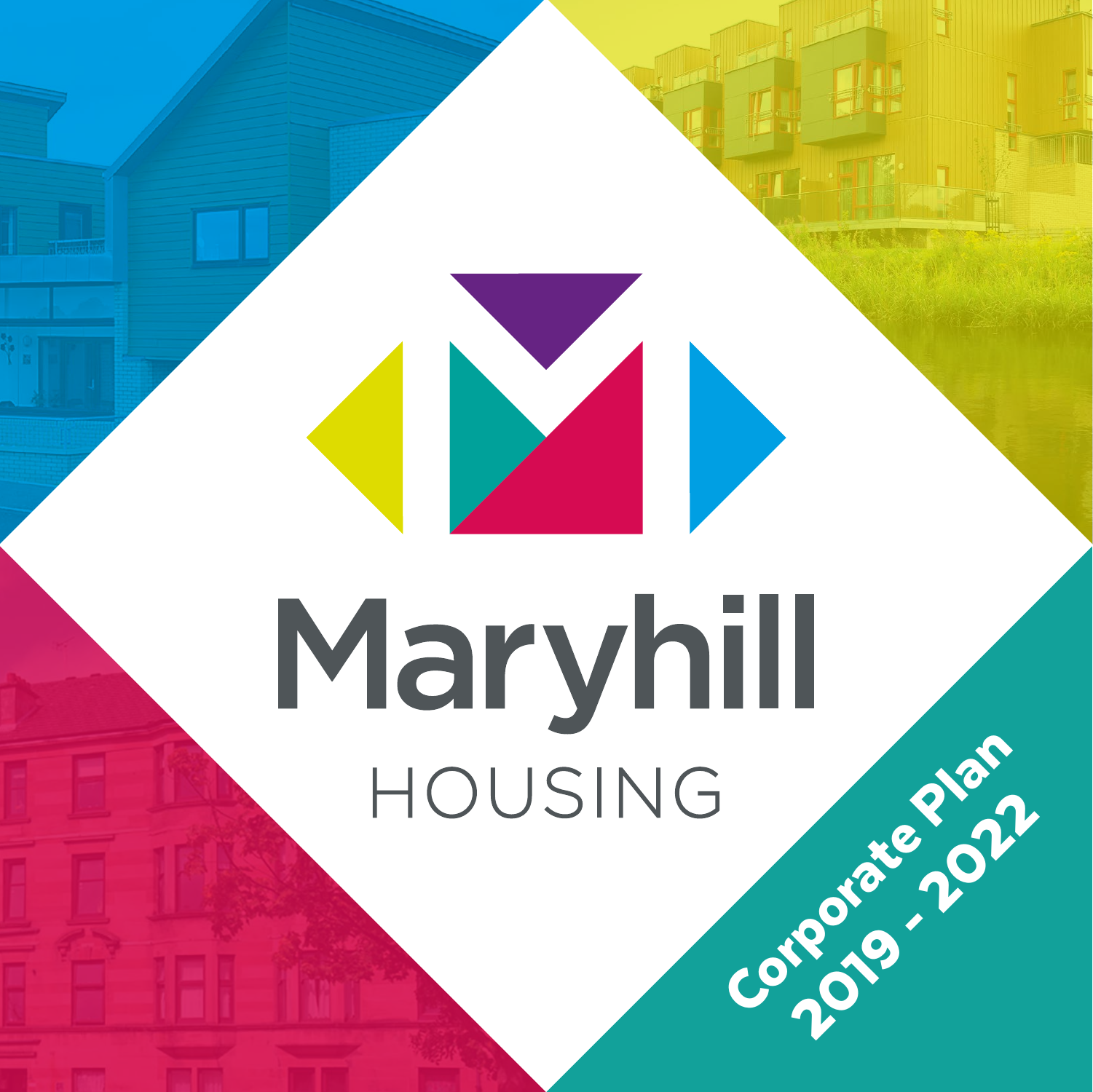## Introduction from the Chair, Roger Popplewell

As Chair of Maryhill Housing, I am proud to introduce our new Corporate Plan. Last year we carried out a full survey of all our customers; and this has given us insight into how people experience our services and what we should be doing to improve.

Our Corporate Plan sets out what we aim to do over the next three years to make these improvements and to increase satisfaction with our services. As well as providing great homes and neighbourhoods, we also aim to give additional support to those customers who need it most when dealing with welfare reform.

With our new Vision, Mission and Values we are ready to take on the challenges of the next three years, and this Plan sets out the key actions we will be taking. In my role as Chair I will be working with the Board to make sure we deliver on our promises to customers and keep everyone updated on how we are progressing.



#### Who we are

Established in 1977, Maryhill Housing is a community-based housing association operating in Maryhill and Ruchill in North West Glasgow. We are responsible for the management of over 3000 rented homes and provide factoring services to a further 700.

As an organisation we have charitable status and are registered as a social landlord with the Scottish Housing Regulator.



**You can read more about us on our website:** www.maryhill.org.uk/about-us

 **Or why not follow us on Facebook and Twitter? @MaryhillHousing**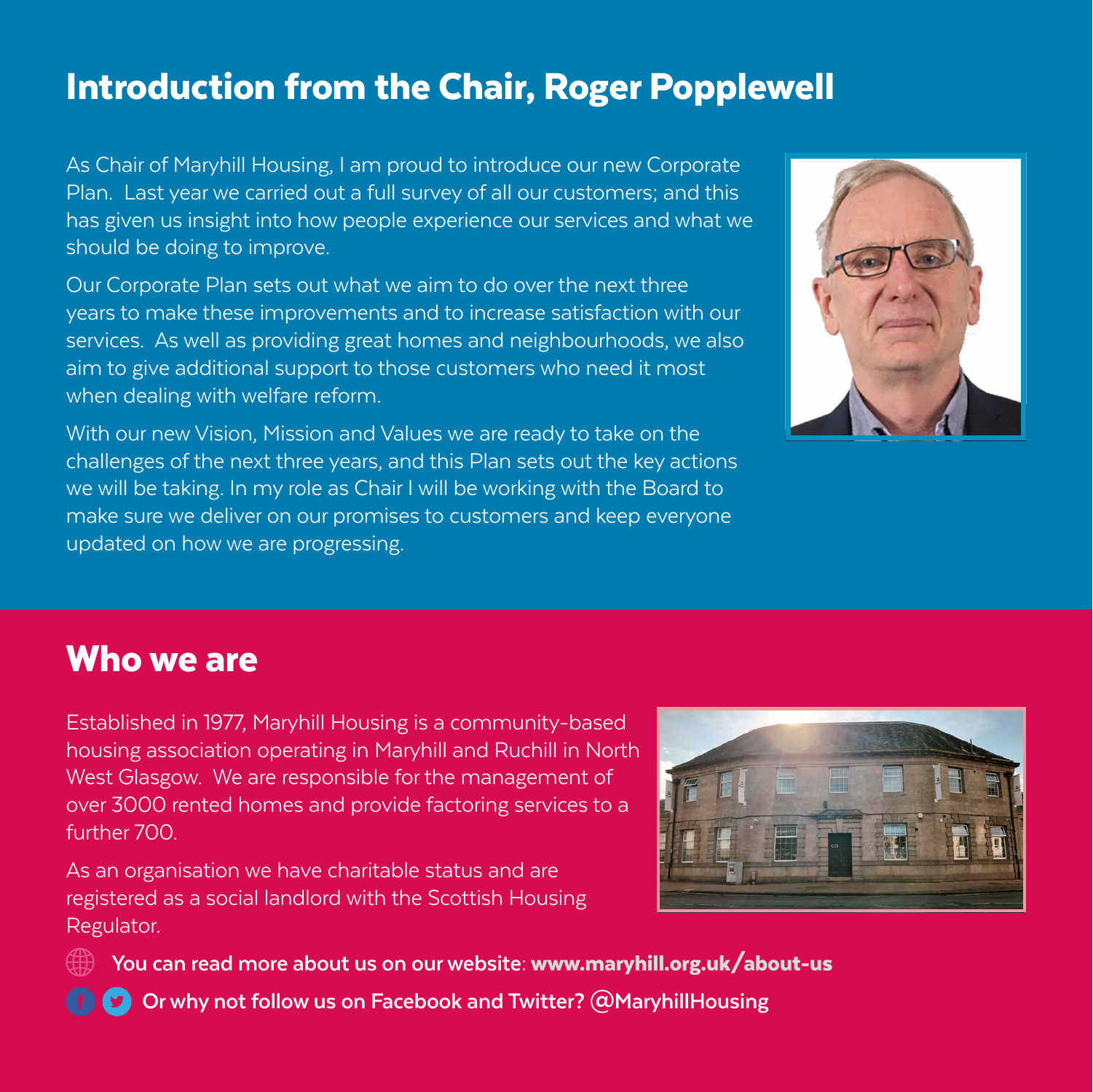#### Putting our customers at the heart of our Plan

Our new Corporate Plan has been developed based on feedback from our customers. Last year we carried out a full customer satisfaction survey of all our tenants, as well as all those owners who we provide with factoring services.



We received responses from 892 tenants and 198 owners, which has given us valuable insight into what they think of what we do and how we should work to improve over the next three years. Most importantly:

- The most common issue raised by our customers was the need to improve our repairs and maintenance service, especially how we deal with long standing or complex issues. We need to make sure we communicate with our customers while they are waiting for these areas to be addressed.
- Our customers are also concerned about the energy efficiency of their homes and the cost of heating. This is particularly true for those customers in properties with electric storage heaters, and for those living in pre 1919 tenements.

• Customer contact and customer service could also be improved. Around a third of customers said they did not have their latest enquiry dealt with at the first point of contact and that instead their details had to be passed to another member of staff or team. Of this group, over half said that that member of staff did not get back to them promptly.

We have used these results to renew our Vision, Mission and Values, to ensure that over the next three years of our Corporate Plan we remain focused on what is important to our customers.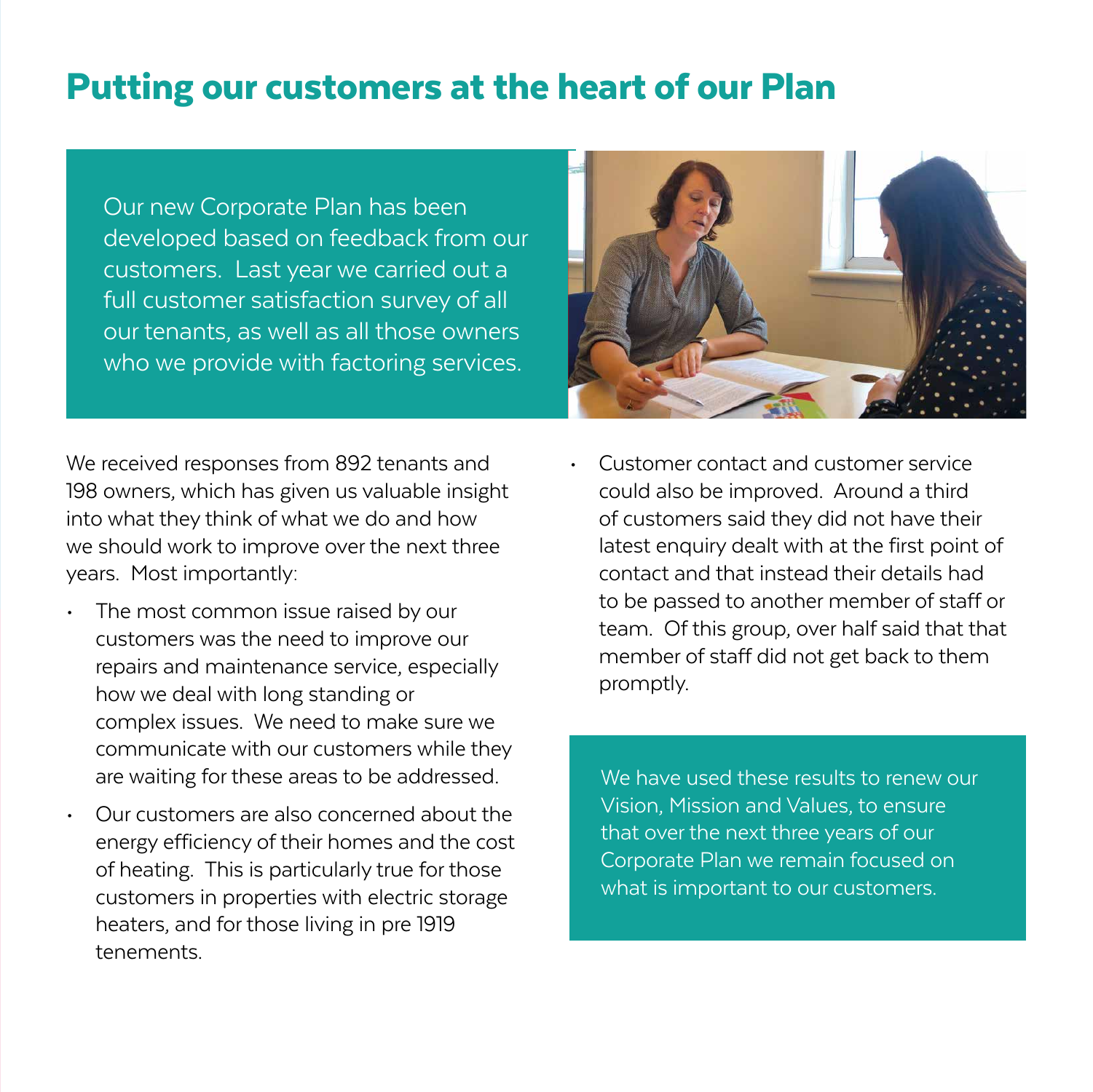# Our Vision for 2019-2022

# Our Vision is to provide **Great homes** in strong and thriving communities.

This Vision was developed based on feedback from our customers, staff and Board Members. We will continue to engage with all of them throughout the three years of this plan to ensure that we achieve what we have set out to do.

# Our Mission

Maryhill Housing's Mission is: Providing great housing and services for our customers; supporting strong, inclusive communities in North West Glasgow.

# Our Values

We have four core values to guide everything that we do, both as an organisation and as individuals. These values are:









We will ensure our customers and our staff know about these values, and that our Board is guided by them in their decision making.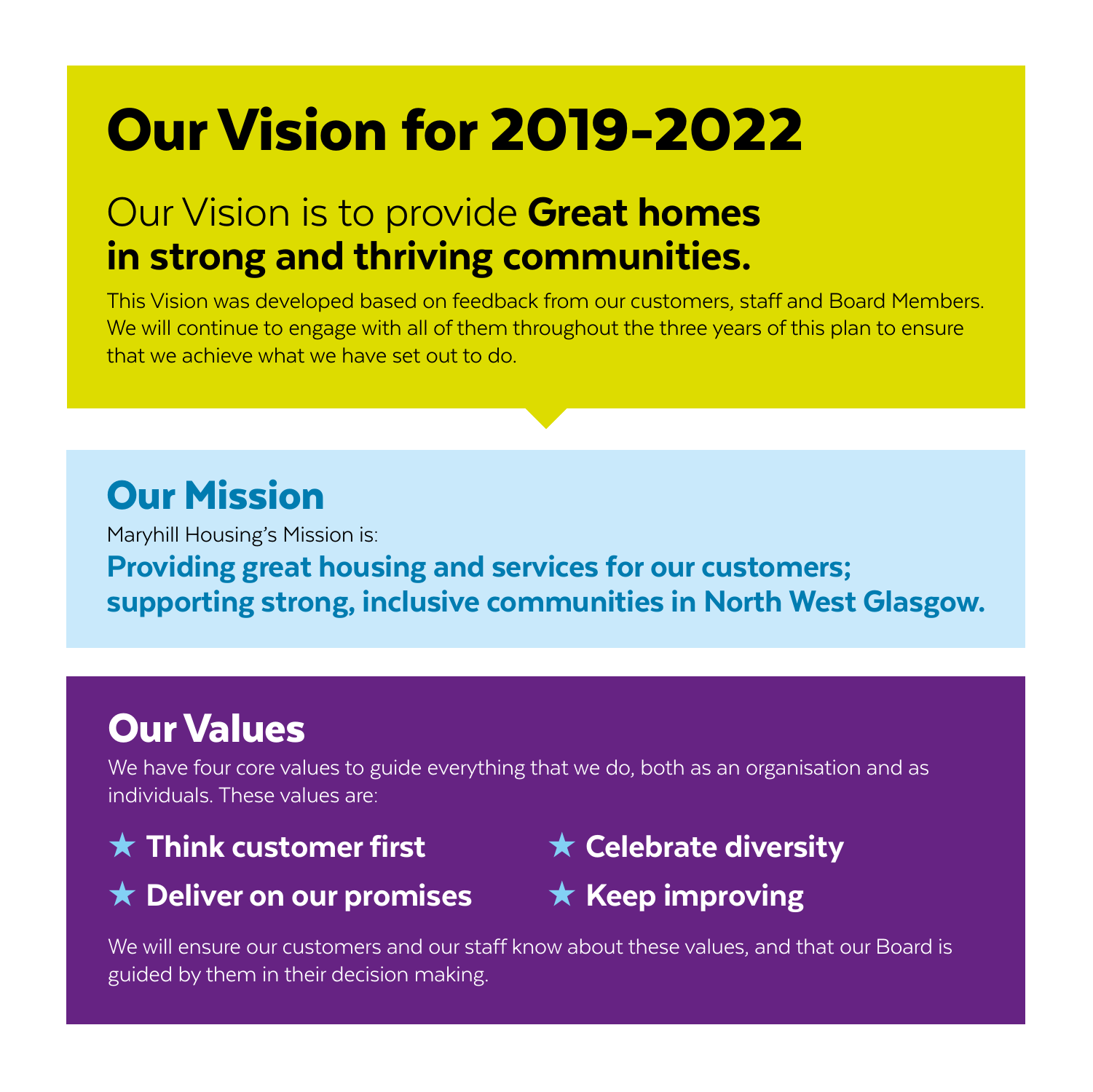# How we will get there

To be able to achieve our Vision we have identified three key objectives, to be delivered over the three years of this plan.

## 1. Improve customer experience and increase customer satisfaction

We recognise that we need to do more to ensure all our customers receive an excellent quality of service from us. We need to make sure we own issues, are clear about what customers can expect and follow through on our commitments. We also need to deal with more enquiries at the first point of contact.

This will involve:

- ★ Supporting, empowering and training our staff to be the best that they **can be.**
- **K** Producing a business case for providing more of our services in-house.
- **K** Improving the customer experience through mapping, challenging and **simplifying processes.**
- ★ Ensuring we use customer feedback, including complaints, to actively **shape our services.**
- ★ Giving customers easier and better ways to contact us, such as via text **and online.**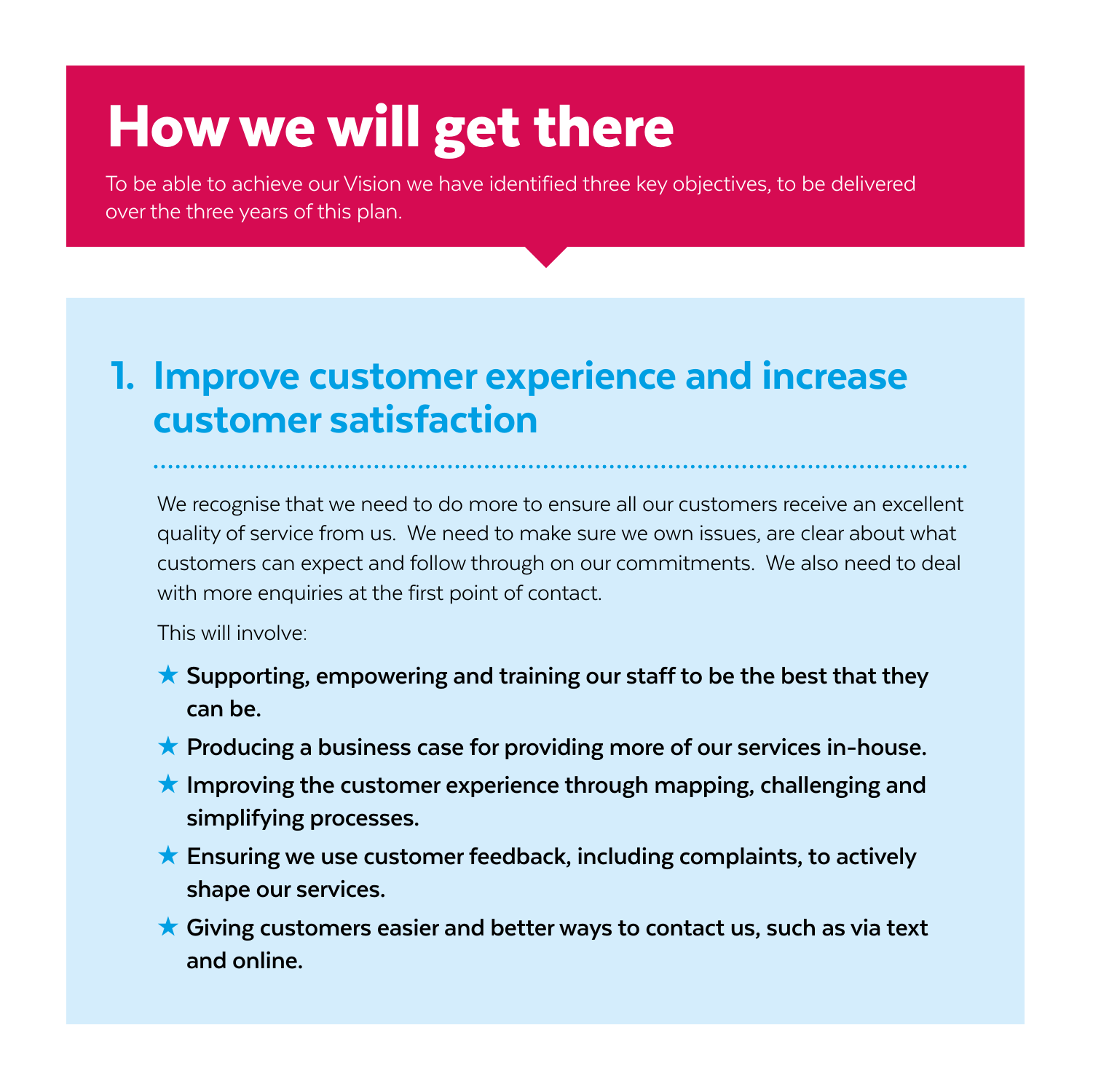#### 2. Address poverty and enable customers to make their lives better

To create strong and thriving communities we need to provide more than just homes – we need to support our customers' wellbeing in a range of ways, including financial support and improving digital inclusion.

This will involve:



- ★ Ensuring our rents remain affordable by meeting our savings targets and **delivering value for money across the organisation.**
- ★ Supporting more of our customers to get online.
- ★ Supporting our customers to navigate welfare reform, sustain their **tenancies and move into employment.**
- **★ Supporting our young people to realise their potential.**
- **★ Working with partners to improve our customers' health and wellbeing.**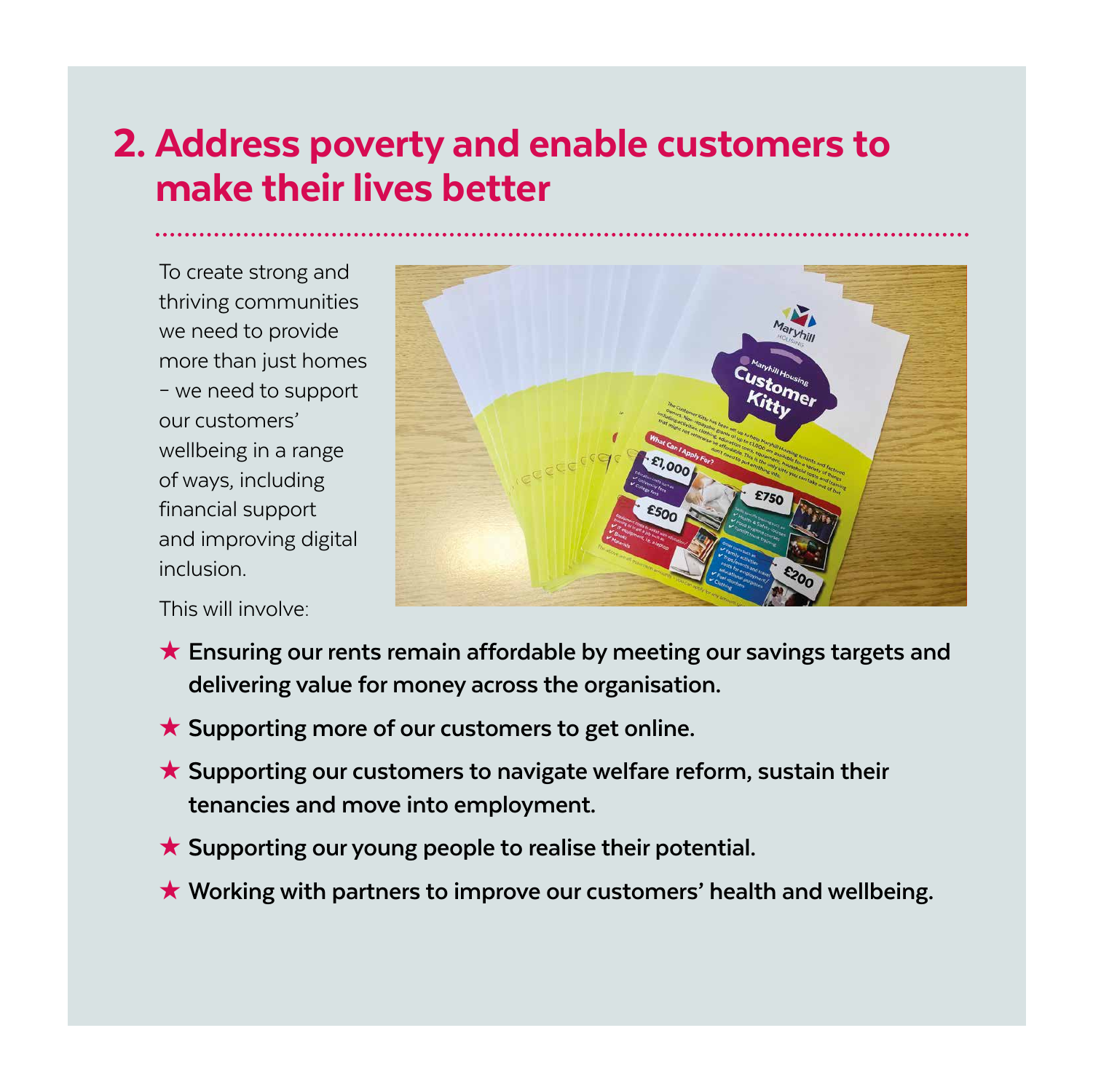## 3. Provide better homes and developing neighbourhoods to feel proud of

Our Vision is based around providing great homes. This includes maintaining those we already have, investing in improvements and building new properties to meet a variety of needs. It also means looking after the land and neighbourhoods around our homes.



This will involve:

- **★ Piloting air source heat pumps and other forms of heating as a possible alternative to existing electric storage heaters.**
- **★ Improving the energy efficiency of our pre 1919 tenements through insulation and other upgrades.**
- **★ Working with our customers to improve back courts and communal areas to create positive, usable spaces.**
- **★ Supporting the regeneration of North Maryhill and ensuring plans for the area will improve the quality of life for existing residents.**
- **★ Building new homes that meet housing need.**